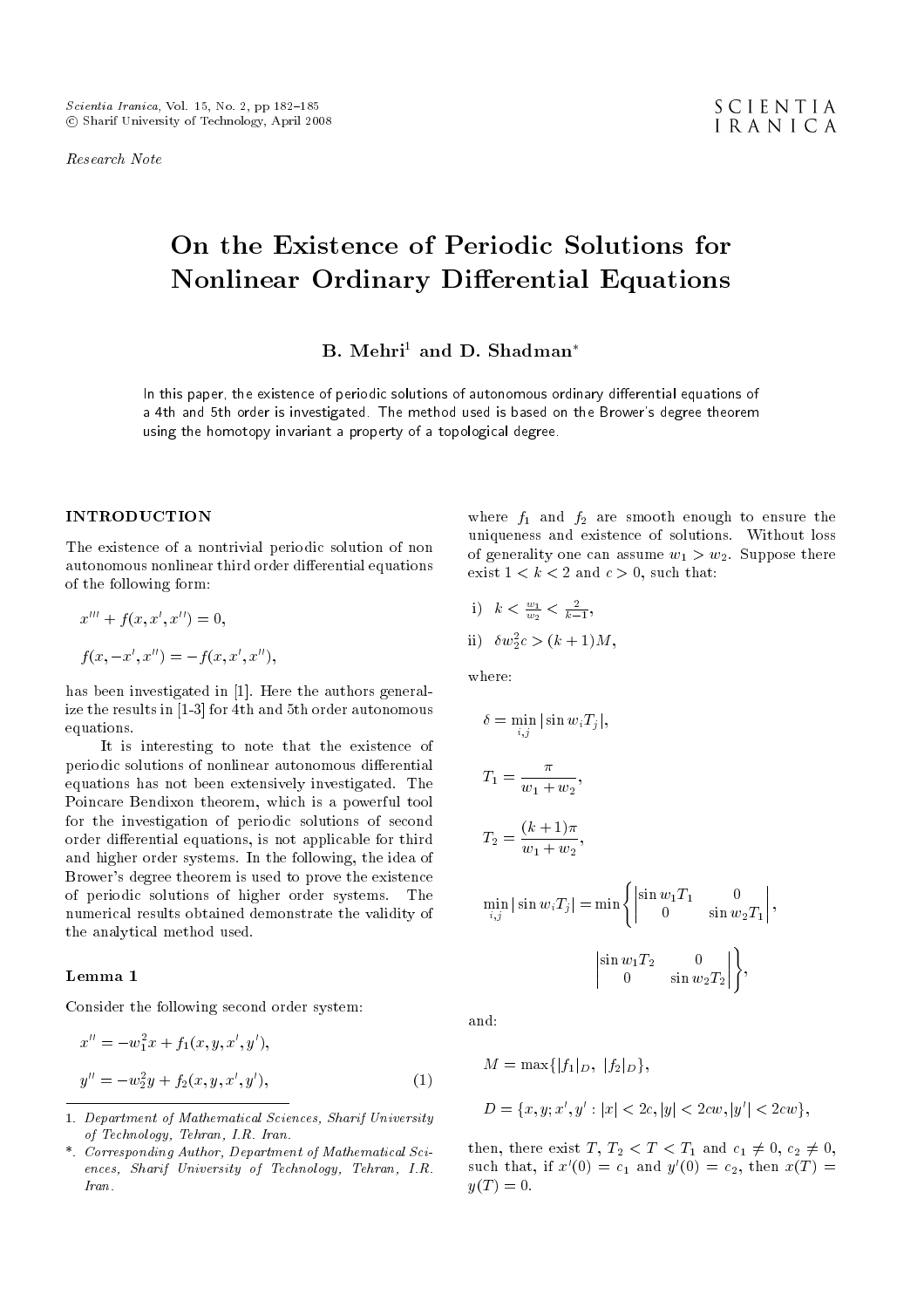## Proof

For brevity, the following notation is introduced:

$$
X = \begin{pmatrix} x \\ y \end{pmatrix}, \qquad F(X, X') = \begin{pmatrix} f_1(x, y, x', y') \\ f_2(x, y, x', y') \end{pmatrix},
$$

$$
W = \begin{vmatrix} w_1 & 0 \\ 0 & w_2 \end{vmatrix}.
$$

Next, the initial value problem is considered:

$$
X'' + W^2 X = F(X, X'),
$$
  
\n
$$
X(0) = 0, \qquad X'(0) = WC,
$$
\n(2)

where C is the vector  $(c_1, c_2)$ .

The solution of Equation 2 is given by:

$$
X(t, C) = (\sin w_i t)C + G(t, X, X'),
$$
  
\n
$$
G(t, X, X') = W^{-1} \int_0^t \sin w_i (t - s) F(X(s), X'(s)) ds.
$$
\n(3)

Hence, it can be shown that:

$$
d(|\sin w_i T_1| \leq, \omega, 0) = 1, \quad d(|\sin w_i T_2| C, \omega, 0) = -1,
$$
  

$$
|\sin w_i T_j| C \geq \delta c > 0, \quad |G(T_j, X, X')|_{D} < \delta c, \quad (4)
$$

which implies:

$$
d(X(T_j, C)\omega_c, 0) = (-1)^{j-1}, \qquad j = 1, 2. \tag{5}
$$

By the homotopy invariant property of a topological degree [4,5] there exist  $T, T_2 < T < T_1$ , and  $C, |C| = c$ , such that  $X(T, C) = 0$ .

Next, Lemma 1 is used again to show the existence of periodic solutions of the following fourth order equation.

#### Theorm 1

Consider the following fourth order equation:

$$
X^{(4)} + f(x, x', x''x''') = 0,
$$
\n(6)

where  $f$  is continuous and,

$$
f(-x, x', -x'', x''') = -f(x, x', x'', x''').
$$
 (7)

Assuming there exist  $a, b > 0$  and  $1 < k < 2$ , such that:

$$
k + \frac{1}{k} < \frac{a}{\sqrt{b}} < \frac{k-1}{2} + \frac{2}{k-1},\tag{8}
$$

and for a domain  $D \in R^4$ :

$$
M = |ax'' + bx + f|_D,
$$

is sufficiently small, then Equation 6 has a periodic solution.

#### Proof

Assume the following:

$$
w_1^2 = \frac{a + \Delta}{2}
$$
,  $w_2^2 = \frac{a - \Delta}{2}$ ,

where  $\Delta =$ p  $a^2 - 4b$ . Now, Equation 6 is written in the equivalent form:

$$
x'' = -w_1^2 x + \varepsilon y,
$$
  
\n
$$
y'' = -w_2^2 y + \frac{1}{\varepsilon} g(x, y, x', y').
$$
\n(9)

Choosing M and  $\varepsilon$  small compared to  $w_2$ , by Lemma 1, a non zero solution is obtained with the condition  $(x'(0), y'(0)) = 0$ , such that  $x(0) = y(0) = x(T) = 0$  $y(T)=0.$ 

The solution obtained on  $[0, T]$  can be extended, periodically, to  $[0, 2T]$ , by defining  $x(t)$ ,  $y(t)$  as:

$$
\begin{cases}\nx = x(t) \\
y = y(t) \\
\end{cases}
$$
\n
$$
t \in [0, T],
$$
\n
$$
\begin{cases}\nx = -x(2T - T) \\
t \in [T, 2T].\n\end{cases}
$$

Furthermore, instead of Equation 7 one assumes:

$$
f(-x, x', -x'', x''') = f(x, x', x'', x''').
$$
 (10)

Again, a periodic solution is obtained by choosing the initial conditions:

$$
x(0) = c, \qquad x'(0) = 0,
$$

which in turn results in the following boundary conditions:

$$
x'(0) = x'(T) = 0.
$$

Thus, if  $f$ , in Equation 6, is independent of  $x'$  and  $x'''$ , the parity condition Equation 10 can be ignored.

Next, the above results are generalized to the third order systems.

#### Lemma 2

Here, the third order system is considered, as follows:

$$
x''' = -w_1^2 x' + f_1(x, y, x', y', x'', y''),
$$
  

$$
y''' = -w_2^2 y' + f_2(x, y, x', y', x'', y'').
$$
 (11)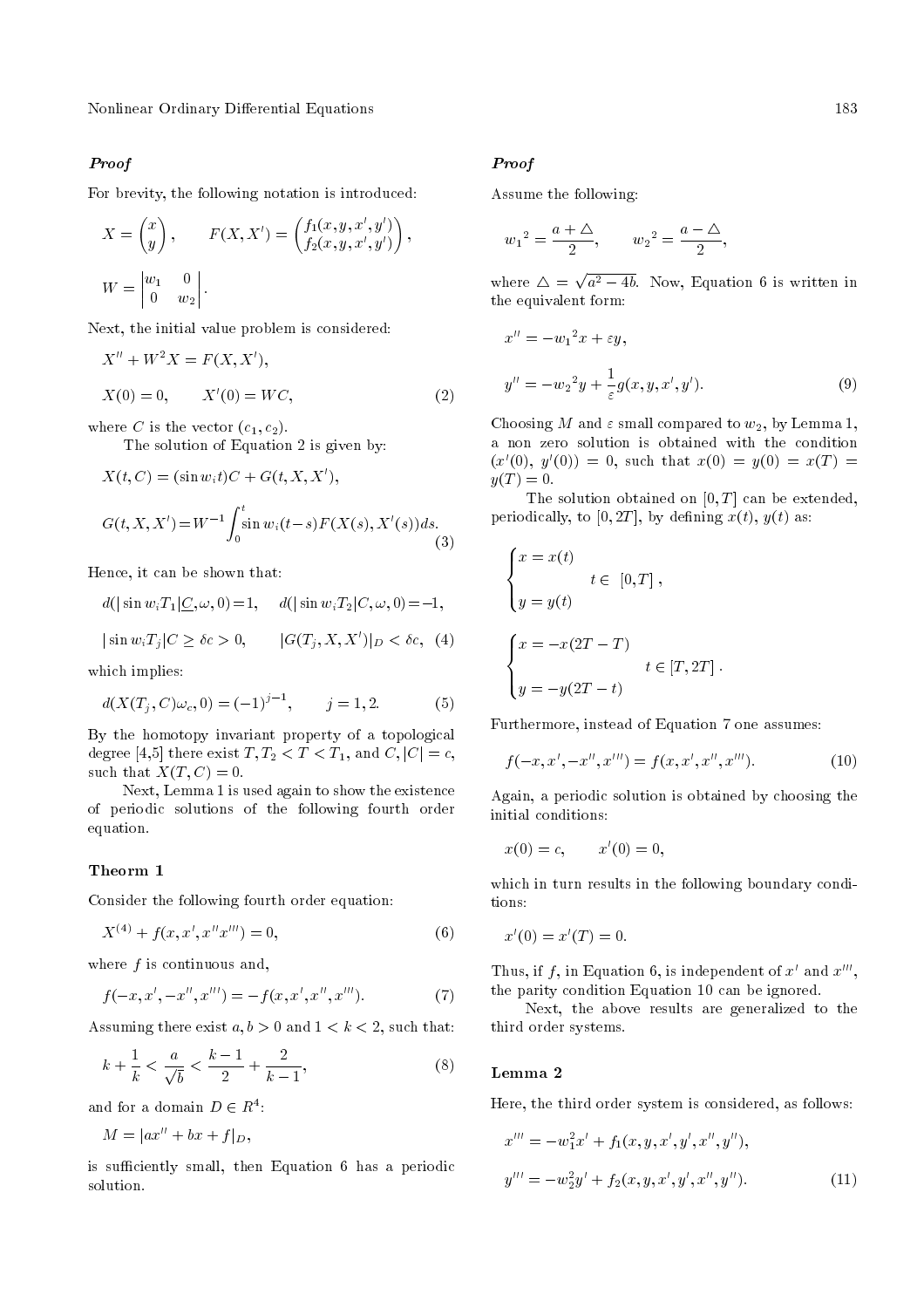Using the same assumptions as in Lemma 1, with:

$$
D = \left\{ |x| \le \frac{2c}{w_2}, \ |x'| < 2c, \ |x''| \le 2cw_1. \right\}
$$

Then, there exist  $T, T_1 < T < T_2$ , constants C and non-zero numbers  $c_1$  and  $c_2$  such that if:

$$
x(0) = -\frac{c_1}{w_1}, \qquad y(0) = \frac{c_2}{w_2},
$$
  

$$
x''(0) = w_1 c_1, \qquad y''(0) = w_2 c_2,
$$
  
then, 
$$
x'(T) = y'(T) = 0.
$$

# Proof

Consider the following system:

$$
\begin{cases}\nx'''' + w^2 x' = F(x, x', x'') \\
x(0) = -W^{-1}c \\
x'(0) = 0 \\
x''(0) = WC\n\end{cases}
$$
\n(12)

The solution of the above system is given by:

 $X'(t, C) = (\sin w_i t)C + G'(t, X, X', X''),$ 

$$
G'(t, x, x', x'') =
$$
  
\n
$$
W^{-1} \int_0^t \sin w_i(t - s) F(x(s), x'(s), x''(s)) ds.
$$

Again, one can write:

 $d[(\sin w_i T_1), \Omega_c, 0] = 1, \qquad d[(\sin w_i T_2), \Omega_c, 0] = -1,$ 

 $|\sin w_i T_j| \ge \delta c > 0, \qquad |G'(T_j, x, x', x'')|_D < \delta c.$ 

This implies:

 $d[X'(T_j, C), \Omega_c, 0] = (-1)^{j-1}, \quad j = 1, 2.$ 

Again by hemotopy invariance property, it is concluded that there exist T,  $T_1 < T < T_2$  and C,  $|C| = c$ , such that  $X'(T, C) = 0$ .

Now, using Lemma 2, the following result on the existence of periodic solutions of the 5th order equation in the following theorem can be shown.

### Theorem 2

Here, the authors consider the 5th order equation:

$$
x^{(5)} + f(x, x', x'', x''', x^{(4)}) = 0,
$$
\n(13)

where  $f$  is continuous and:

$$
f(x, -x', x'', x''', x^{(4)}) = -f(x, x', x'', x''', x^{(4)}).
$$

Now let a,  $b > 0$  and  $k \in (1, 2)$ , such that:

$$
k + \frac{1}{k} < \frac{a}{\sqrt{b}} < \frac{k-1}{2} + \frac{2}{k-1},\tag{14}
$$

then, if  $m = |ax^{\prime\prime\prime}+bx^{\prime}-f|_{D}$  is sufficiently small, where  $D \in R<sup>5</sup>$  contains the origins, then Equation 13 has a periodic solution.

#### Proof

Using Relation 14, one can write:

$$
w_1^2 = \frac{a + \Delta}{2}, \qquad \Delta = \sqrt{a^2 - 4b}.
$$

Next, Equation 13 can be written in the following equivalent form:

$$
x''' = -w_1^2 x' + \varepsilon y',
$$
  
\n
$$
y''' = -w_2^2 y' + \frac{1}{\varepsilon} g(x, y, x', y', x'', y''),
$$
\n(15)

where it is assumed that  $g = ax''' + bx' - f$  and  $\varepsilon$  is sufficiently small in comparison with  $w_2$ .

Now, considering Lemma 2 and assuming  $q$  is sufficiently small, Equation 15 has a solution satisfying initial conditions,

$$
x'(0) = y'(0) = x'(T) = y'(T).
$$

Next, the solution  $(x(t), y(t))$  is extended periodically to  $[0, 2T]$  by:

$$
x = x(t),
$$
  $y = y(t),$   $t \in [0, T],$   
 $x = x(2T - t),$   $y = y(2T - t),$   $t \in [T, 2T].$ 

#### Example 1

The authors consider the 4th order equation:

$$
x^{(4)} + 5x'' + 4x + xx' + 3/2(x'')^3 x''' = 0,
$$

or the following equivalent system with the given initial conditions,

$$
\begin{cases}\nx' = y \\
y' = z \\
z' = u \\
u' = -5z - 4x - xy - \frac{3}{2}z^3u\n\end{cases}
$$

$$
x(0) = 0
$$
,  $y(0) = 0.5$ ,  $z(0) = 0$ ,  $u(0) = -1.08128$ .

This system has a periodic solution with period  $w =$ 6:40769 (Figure 1), where:

$$
|x(w)| < 2 \times 10^{-7}
$$
,  $y(w) = 0.5$ ,  
 $|z(w)| = 1.4 \times 10^{-6}$ ,  $u(w) = -1.08128$ .